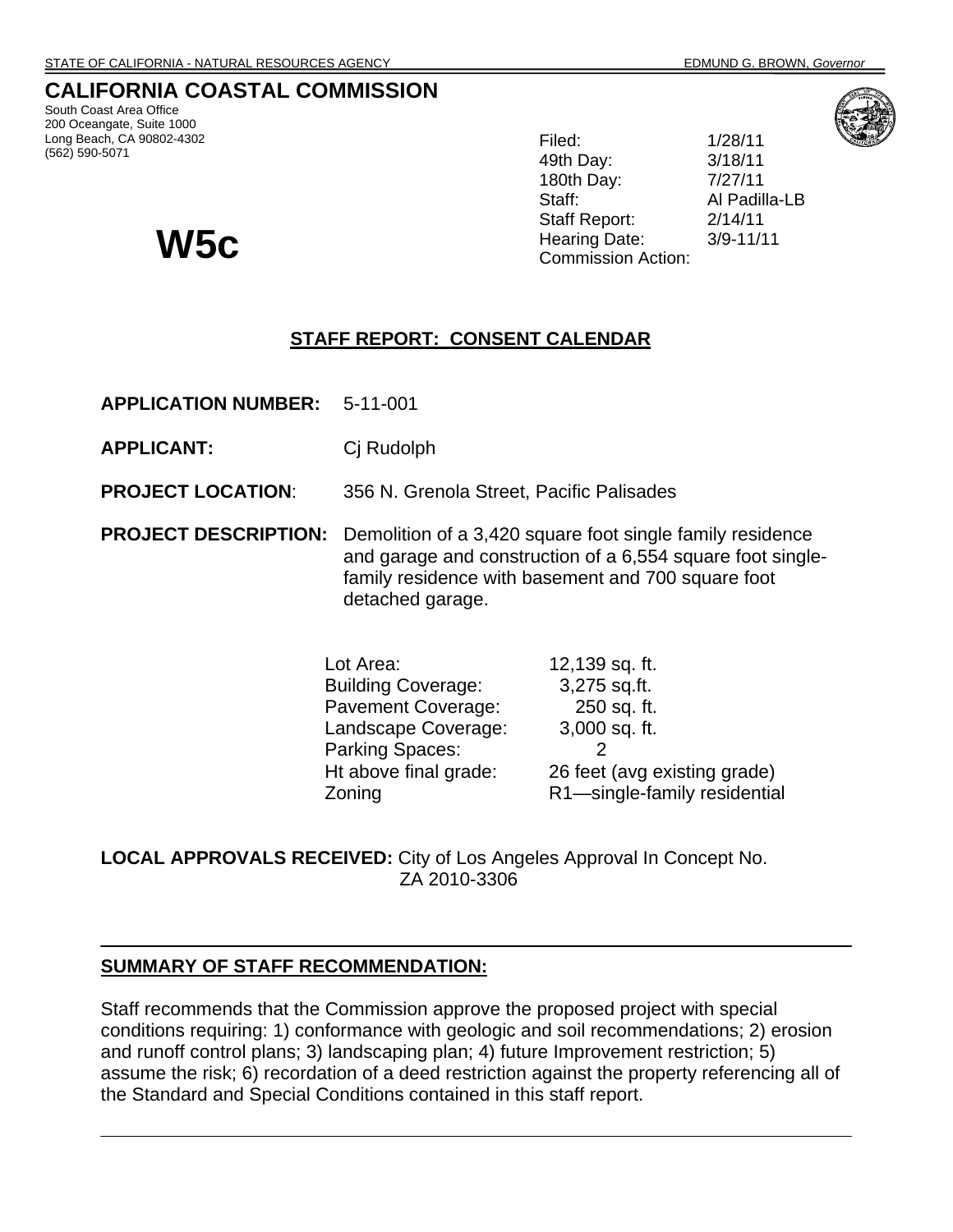## **I. STAFF RECOMMENDATION:**

Staff recommends that the Commission adopt the following resolution to **APPROVE** the coastal development permit application:

#### *MOTION: I move that the Commission approve coastal development permit applications included on the consent calendar in accordance with the staff recommendations.*

Staff recommends a **YES** vote. Passage of this motion will result in approval of all permits included on the consent calendar. An affirmative vote of a majority of the Commissioners present is needed to pass the motion.

## **RESOLUTION TO APPROVE THE PERMIT:**

The Commission hereby approves a permit, subject to the conditions below, for the proposed development and adopts the findings set forth below on grounds that the development as conditioned will be in conformity with the provisions of Chapter 3 of the California Coastal Act and will not prejudice the ability of the local government having jurisdiction over the area to prepare a local coastal program conforming to the provisions of Chapter 3. Approval of the permit complies with the California Environmental Quality Act because either 1) feasible mitigation measures and/ or alternatives have been incorporated to substantially lessen any significant adverse effects of the development on the environment, or 2) there are no further feasible mitigation measures or alternative that would substantially lessen any significant adverse impacts of the development on the environment.

#### **II. STANDARD CONDITIONS:**

- 1. Notice of Receipt and Acknowledgment. The permit is not valid and development shall not commence until a copy of the permit, signed by the permittee or authorized agent, acknowledging receipt of the permit and acceptance of the terms and conditions, is returned to the Commission office.
- 2. Expiration. If development has not commenced, the permit will expire two years from the date this permit is voted on by the Commission. Development shall be pursued in a diligent manner and completed in a reasonable period of time. Application for extension of the permit must be made prior to the expiration date.
- 3. Interpretation. Any questions of intent or interpretation of any condition will be resolved by the Executive Director or the Commission.
- 4. Assignment. The permit may be assigned to any qualified person, provided assignee files with the Commission an affidavit accepting all terms and conditions of the permit.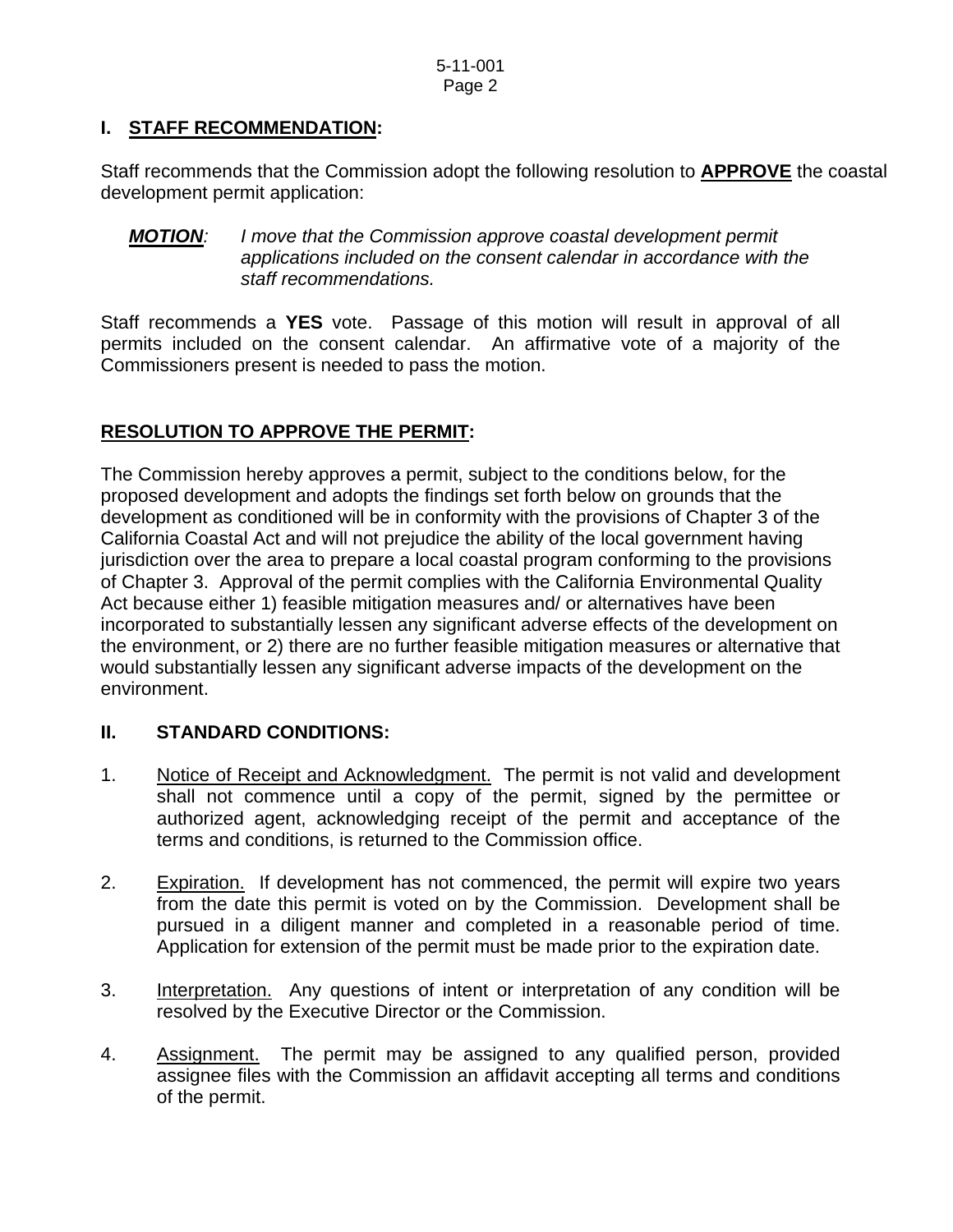5. Terms and Conditions Run with the Land. These terms and conditions shall be perpetual, and it is the intention of the Commission and the permittee to bind all future owners and possessors of the subject property to the terms and conditions.

## **III. SPECIAL CONDITIONS**

.

### **1. Conformance of Design and Construction Plans to Geotechnical Report**

 A) All final design and construction plans and grading and drainage plans, shall be consistent with all recommendations contained in Geotechnical Engineering and Engineering Geology Investigation, by SASSAN Geosciences, Inc., dated October 8, 2010 and with the conditions imposed by the City of Los Angeles Department of Building and Safety, Geologic/Soils Report Approval Letter No. 72181-01, dated January 24, 2011.

 B) The permittee shall undertake development in accordance with the approved final plans. Any proposed changes to the approved final plans shall be reported to the Executive Director. No changes to the approved final plans shall occur without a Commission amendment to this coastal development permit unless the Executive Director determines that no amendment is required.

#### **2. Erosion and Drainage Control**

 A) PRIOR TO ISSUANCE OF THE COASTAL DEVELOPMENT PERMIT, the applicant shall submit, for review and approval of the Executive Director, a plan for erosion and drainage control.

- 1) Erosion and Drainage Control Plan
	- (a) The erosion and drainage control plan shall demonstrate that:
	- During construction, erosion on the site shall be controlled to avoid adverse impacts on adjacent properties and public streets.
	- The following temporary erosion control measures shall be used during construction: temporary sediment basins (including debris basins, desilting basins or silt traps), temporary drains and swales, sand bag barriers, silt fencing, stabilize any stockpiled fill with geofabric covers or other appropriate cover, install geotextiles or mats on all cut or fill slopes, and close and stabilize open trenches as soon as possible.
	- Following construction, erosion on the site shall be controlled to avoid adverse impacts on adjacent properties and public streets.
	- Permanent erosion and drainage control measures shall be installed to ensure the stability of the site, adjacent properties, and public streets.
	- All drainage from the lot shall be directed toward the street.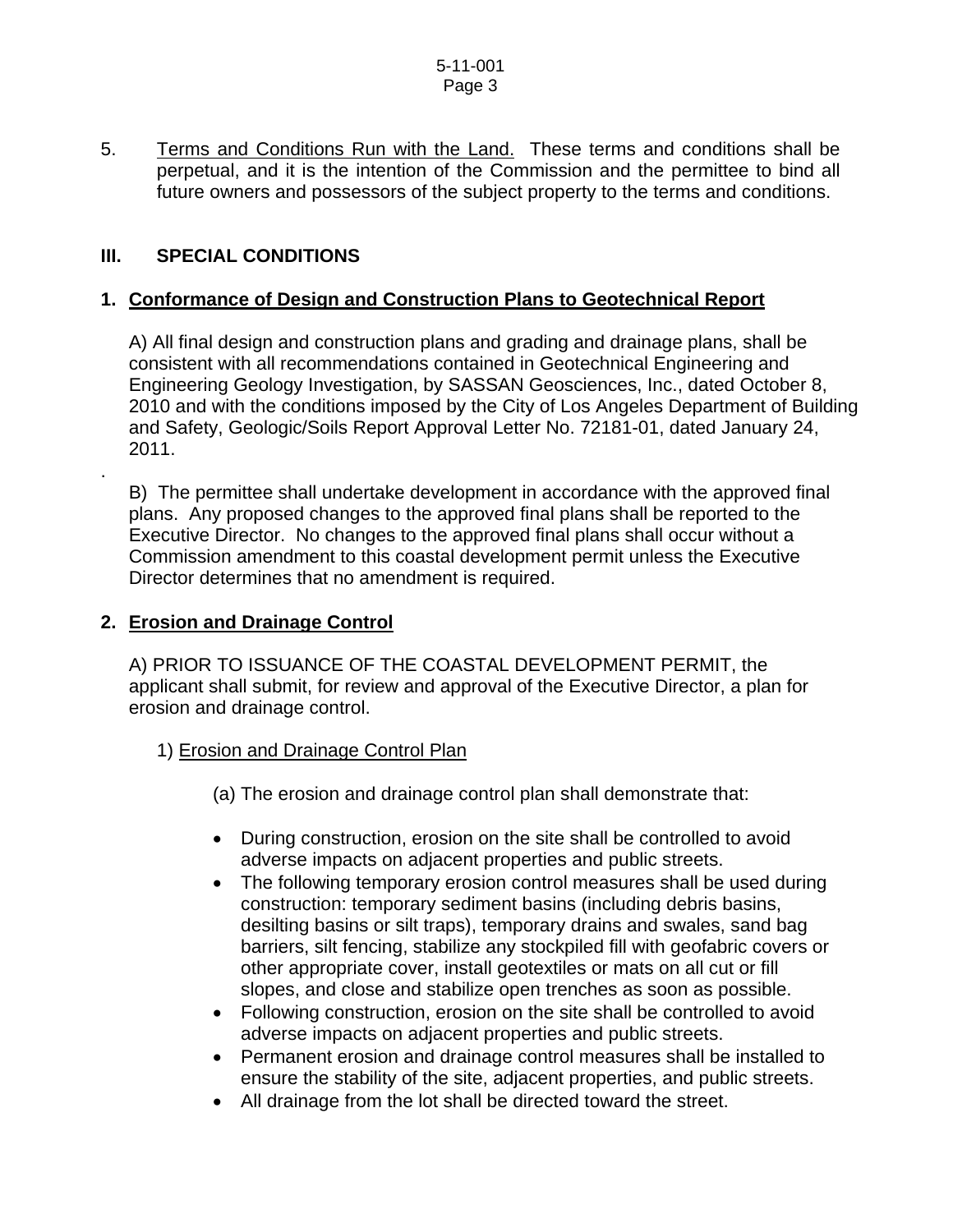- (b) The plan shall include, at a minimum, the following components:
	- A narrative report describing all temporary run-off and erosion control measures to be used during construction and all permanent erosion control measures to be installed for permanent erosion control.
	- A site plan showing the location of all temporary erosion control measures.
	- A schedule for installation and removal of the temporary erosion control measures.
	- A site plan showing the location of all permanent erosion and drainage control measures.
	- A schedule for installation and maintenance of the permanent erosion and drainage control measures.
	- A written review and approval of all erosion and drainage control measures by the applicant's engineer and/or geologist
	- A written agreement indicating where all excavated material will be disposed and acknowledgement that any construction debris disposed within the coastal zone requires a separate coastal development permit.
- (c) These erosion control measures shall be required on the project site prior to or concurrent with the initial grading operations and maintained through out the development process to minimize erosion and sediment from the runoff waters during construction. All sediment shall be retained on-site unless removed to an appropriately approved dumping location either outside the coastal zone or to a site within the coastal zone permitted to receive fill.

 B) The permittee shall undertake development in accordance with the approved final plans. Any proposed changes to the approved final plans shall be reported to the Executive Director. No changes to the approved final plans shall occur without a Commission amendment to this coastal development permit unless the Executive Director determines that no amendment is required.

## **3. Landscape Plan**

PRIOR TO ISSUANCE OF THE COASTAL DEVELOPMENT PERMIT, the applicant shall submit two sets of landscaping plans, prepared by a licensed landscape architect or a qualified resource specialist. The consulting landscape architect or qualified landscape professional shall certify in writing that the final Landscape plans are in conformance with the following requirements:

## **A) Landscaping Plan**

(1) All graded & disturbed areas on the subject site shall be planted and maintained for erosion control purposes within thirty (30) days of receipt of the certificate of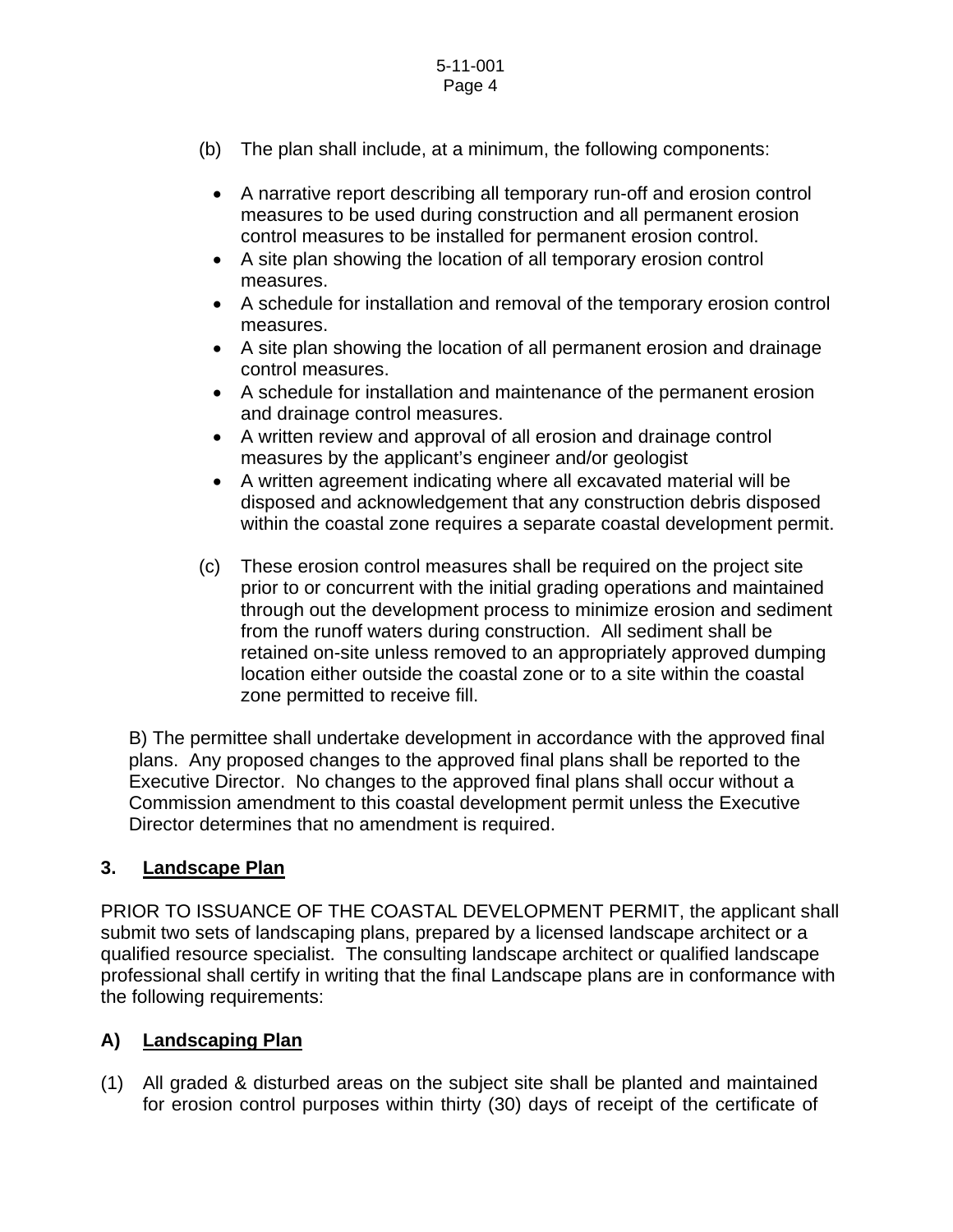occupancy for the residence. To minimize the need for irrigation all landscaping shall consist primarily of native/drought resistant plants, as listed by the California Native Plant Society, Santa Monica Mountains Chapter, in their document entitled Recommended List of Plants for Landscaping in the Santa Monica Mountains, dated February 5, 1996. All native plant species shall be of local genetic stock. No plant species listed as problematic and/or invasive by the California Native Plant Society ([http://www.CNPS.org/](http://www.cnps.org/)), the California Invasive Plant Council (formerly the California Exotic Pest Plant Council) [\(http://www.cal-ipc.org/](http://www.cal-ipc.org/)), or as may be identified from time to time by the State of California shall be employed or allowed to naturalize or persist on the site. No plant species listed as a "noxious weed" by the State of California or the U.S. Federal Government shall be utilized within the property.

- (2) All cut and fill slopes shall be stabilized with planting at the completion of final grading. Planting should be of native plant species indigenous to the Santa Monica Mountains using accepted planting procedures, consistent with fire safety requirements. All native plant species shall be of local genetic stock. Such planting shall be adequate to provide 90 percent coverage within two (2) years, and this requirement shall apply to all disturbed soils;
- (3) Plantings will be maintained in good growing condition throughout the life of the project and, whenever necessary, shall be replaced with new plant materials to ensure continued compliance with applicable landscape requirements;
- (4) Rodenticides containing any anticoagulant compounds (including, but not limited to, Warfarin, Brodifacoum, Bromadiolone or Diphacinone) shall not be used.

#### **B) Conformance with Coastal Commission Approved Site/Development Plans**

The Permittee shall undertake development in accordance with the final Landscape Plans. The final Landscape Plans shall be in conformance with the site/development plans approved by the Coastal Commission. Any changes to the Coastal Commission approved site/development plans shall be reported to the Executive Director. No changes to the Coastal Commission approved final site/development plans shall occur without an amendment to the coastal development permit, unless the Executive Director determines that no amendment is legally required.

#### **4. No Future Improvements Restriction**

This permit is only for the development described in coastal development permit No. **5-11-001**. Except as provided in Public Resources Code section 30610 and applicable regulations, any future development as defined in PRC section 30106, including, but not limited to, a change in the density or intensity of use land, shall require an amendment to Permit No. **5-11-001** from the California Coastal Commission or shall require an additional coastal development permit from the California Coastal Commission or from the applicable certified local government.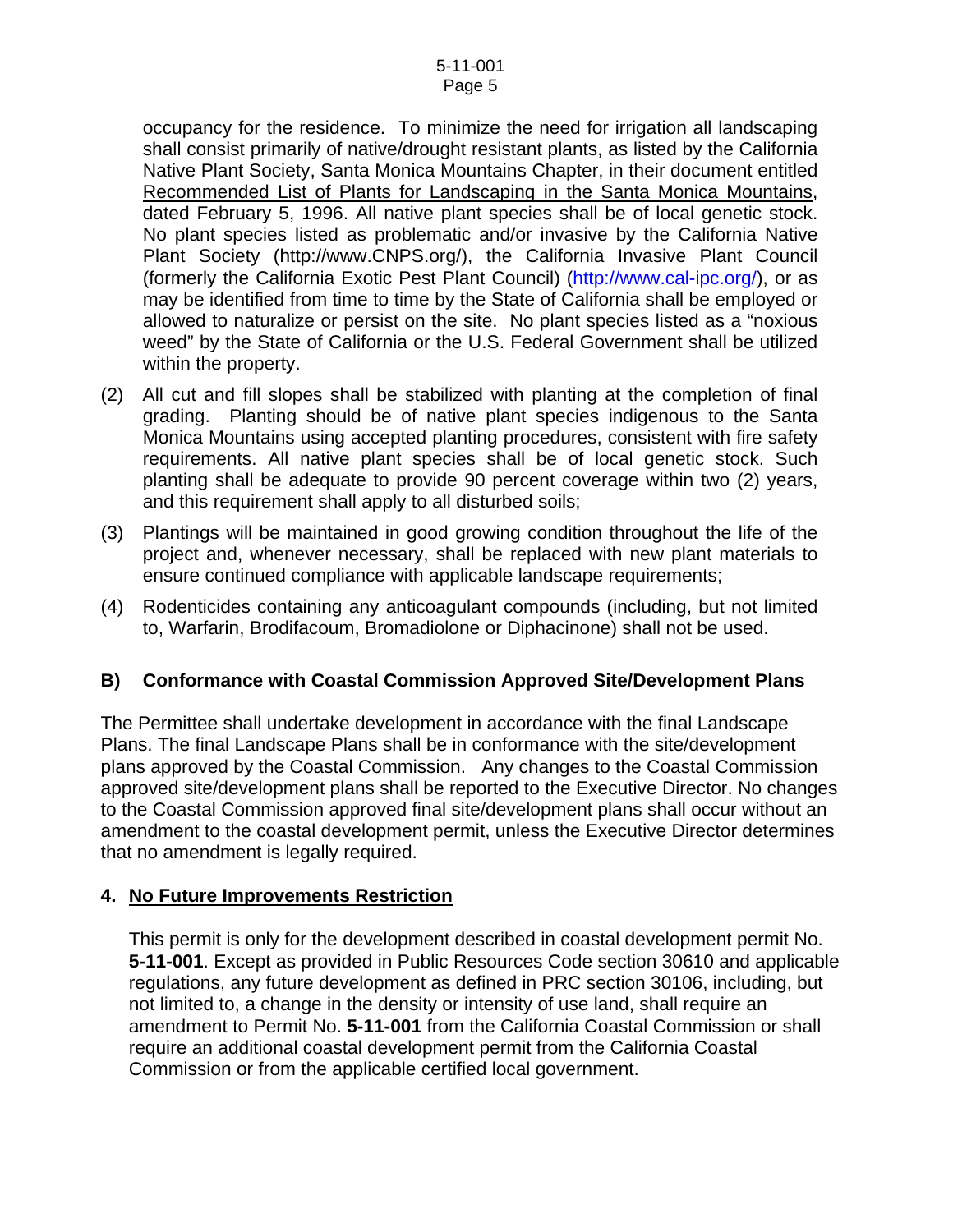#### **5. Assumption of Risk, Waiver of Liability and Indemnity**

 By acceptance of this permit, the applicant acknowledges and agrees (i) that the site may be subject to hazards from landslide activity, erosion and/or earth movement, (ii) to assume the risks to the property that is the subject of this permit of injury and damage from such hazards in connection with this permitted development; (iii) to unconditionally waive any claim of damage or liability against the Commission, its officers, agents, and employees for injury or damage from such hazards; and (iv) to indemnify and hold harmless the Commission, its officers, agents, and employees with respect to the Commission's approval of the project against any and all liability, claims, demands, damages, costs (including costs and fees incurred in defense of such claims), expenses, and amounts paid in settlement arising from any injury or damage due to such hazards.

#### **6. Deed Restriction**

PRIOR TO ISSUANCE OF THE COASTAL DEVELOPMENT PERMIT, the applicant shall submit to the Executive Director for review and approval documentation demonstrating that the applicant has executed and recorded against the parcel(s) governed by this permit a deed restriction, in a form and content acceptable to the Executive Director: (1) indicating that, pursuant to this permit, the California Coastal Commission has authorized development on the subject property, subject to terms and conditions that restrict the use and enjoyment of that property; and (2) imposing the Special Conditions of this permit as covenants, conditions and restrictions on the use and enjoyment of the Property. The deed restriction shall include a legal description of the entire parcel or parcels governed by this permit. The deed restriction shall also indicate that, in the event of an extinguishment or termination of the deed restriction for any reason, the terms and conditions of this permit shall continue to restrict the use and enjoyment of the subject property so long as either this permit or the development it authorizes, or any part, modification, or amendment thereof, remains in existence on or with respect to the subject property.

#### **IV. FINDINGS AND DECLARATIONS:**

The Commission hereby finds and declares:

#### **A. Project Description and Location**

The applicant proposes to demolish a 3,420 square foot single family residence and garage and construct a 6,554 square foot two-story, 25'-9" high single-family residence with basement, 700 square foot detached garage, with approximately 1,900 cubic yards of grading.

The subject site consists of a graded developed lot located on Grenola Street, along the western rim of Las Pulgas Canyon, in Pacific Palisades of the City of Los Angeles. The eastern portion of the lot is developed with a soldier pile retaining wall that was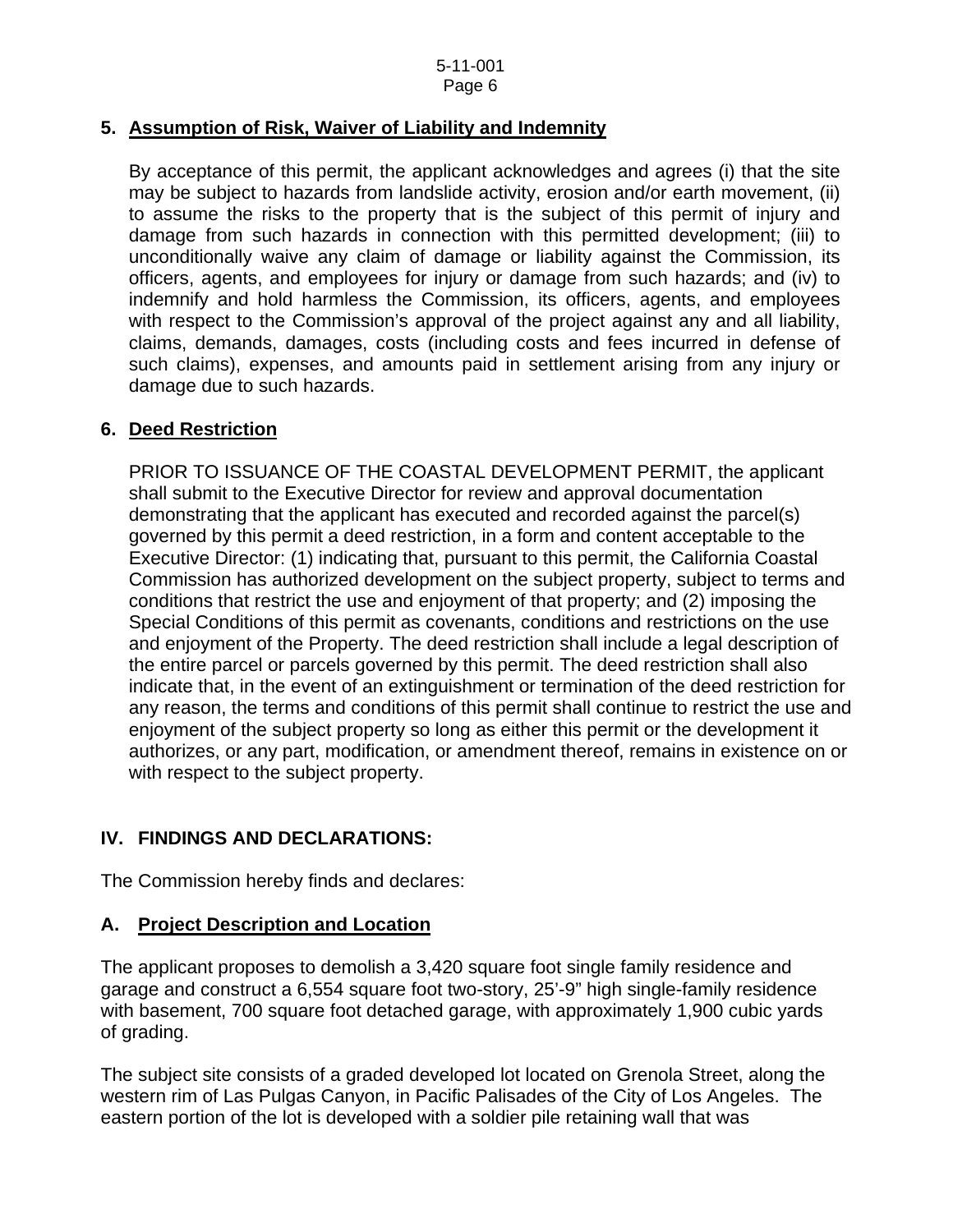constructed to protect the existing residence and property from a landslide that occurred along the western slope of the canyon. Las Pulgas Canyon is a privately owned canyon that extends approximately 1/2 mile inland from the mouth of the canyon located at Pacific Coast Highway. The eastern and western rims of the canyon are developed with single-family residences.

The proposed single-family residence will replace the existing house and will not encroach further toward the canyon than the existing building footprint and will be setback a minimum of 43 feet from the existing retaining wall.

According to the geotechnical report the building site behind the soldier piles has a calculated factor of safety that exceeds 1.5, which is the City's minimum code requirements. The applicant's geology report concludes that, from a geotechnical perspective, the proposed project is feasible provided the advice and recommendations contained in their report are included and implemented. The City of Los Angeles Department of Building and Safety Grading Division reviewed the geotechnical report and found it to be acceptable.

### **B. Development**

The development is located within an existing developed area and, as proposed, will not affect the visual appearance of the surrounding area. The project has been designed to assure structural integrity, and will not have any significant adverse impacts on public coastal views or public beach access. Therefore, the Commission finds that the development, as conditioned, conforms with Sections 30250, 30251, 30252, 30253 and the public access provisions of the Coastal Act.

#### **C. Geologic Hazard**

Under Section 30253 of the Coastal Act new development may occur in areas of high geologic, flood, and fire hazard so long as risks to life and property are minimized and the other policies of Chapter 3 are met. When development in areas of identified hazards is proposed, the Commission considers the hazard associated with the project site and the potential cost to the public, as well as the individual's right to use his/her property. To minimize risks to life and property and to minimize the adverse effects of development on areas of high geologic, flood, and fire hazard, the development has been conditioned to require one or more of the following: adherence to the geotechnical recommendations, for a drainage and runoff plan to minimize the percolation of water into the hillside or bluff, to submit landscape plans consisting primarily of native drought tolerant plants, to submit a plan for erosion and drainage control, and to require that the landowner or any successor-in-interest assume the risk of undertaking the development. As conditioned, the Commission finds that the development conforms to the requirements of Section 30253 of the Coastal Act regarding the siting of development in hazardous locations.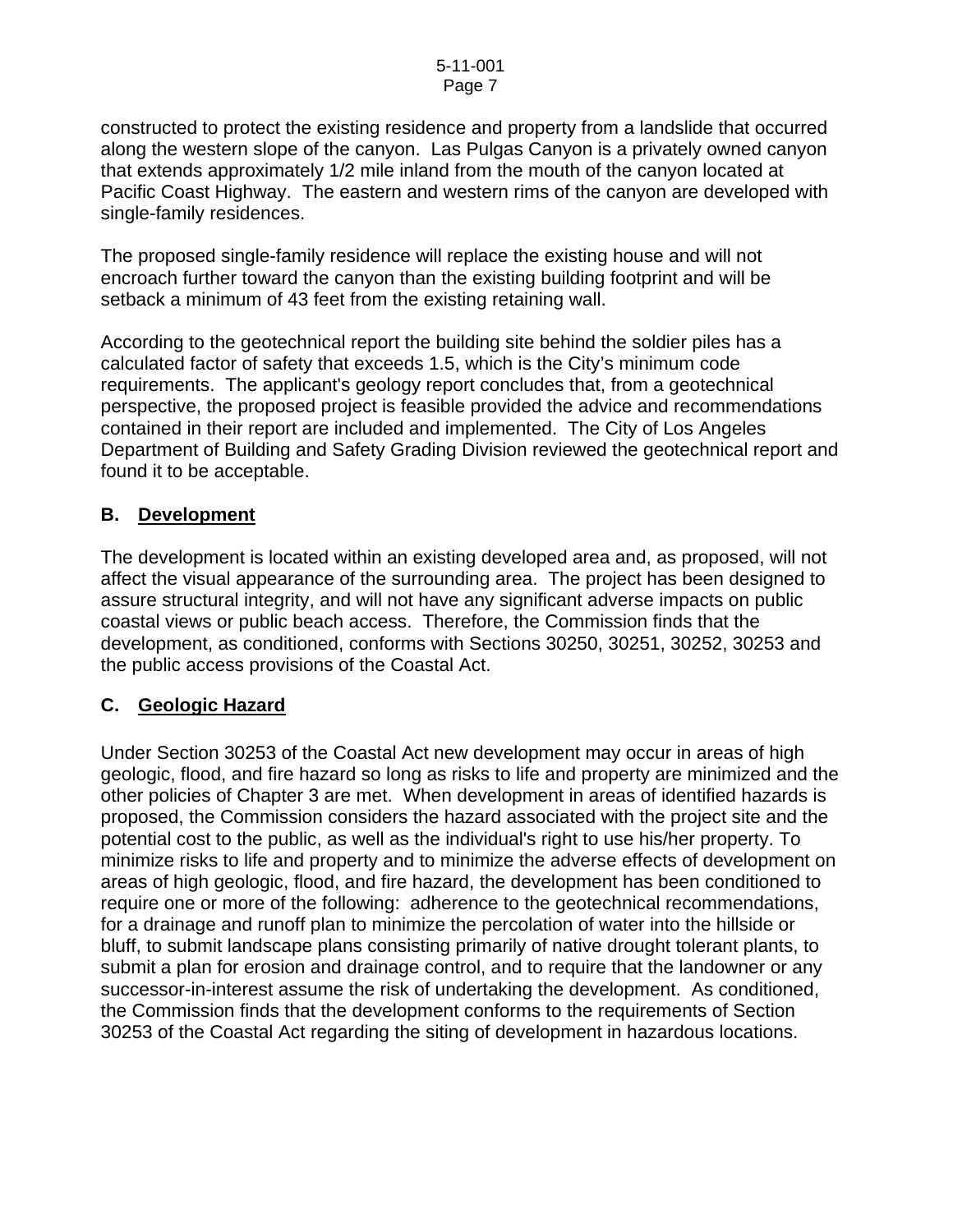## **D. Water Quality**

The proposed development has a potential for a discharge of polluted runoff from the project site into coastal waters. Furthermore, uncontrolled runoff from the project site and the percolation of water could also affect the structural stability of bluffs and hillsides. To address these concerns, the development, as proposed and as conditioned, incorporates design features to minimize the infiltration of water and the effect of construction and post-construction activities on the marine environment. These design features include, but are not limited to, the appropriate management of equipment and construction materials and the use of post-construction best management practices to minimize the project's adverse impact on coastal waters. Therefore, the Commission finds that the proposed development, as conditioned, conforms with Sections 30230 and 30231 of the Coastal Act regarding the protection of water quality to promote the biological productivity of coastal waters and to protect human health.

# **E. Future Improvements**

The development is located within an existing developed area and is compatible with the character and scale of the surrounding area. However, the proposed project raises concerns that future development of the project site potentially may result in a development which is not consistent with the Chapter 3 policies of the Coastal Act. To assure that future development is consistent with the Chapter 3 policies of the Coastal Act, the Commission finds that a future improvements special condition must be imposed. As conditioned the development conforms with the Chapter 3 policies of the Coastal Act.

# **F. Deed Restriction**

To ensure that any prospective future owners of the property are made aware of the applicability of the conditions of this permit, the Commission imposes one additional condition requiring that the property owner record a deed restriction against the property, referencing all of the above Special Conditions of this permit and imposing them as covenants, conditions and restrictions on the use and enjoyment of the Property. Thus, as conditioned, this permit ensures that any prospective future owner will receive actual notice of the restrictions and/or obligations imposed on the use and enjoyment of the land in connection with the authorized development, including the risks of the development and/or hazards to which the site is subject, and the Commission's immunity from liability.

# **G. Local Coastal Program**

Coastal Act section 30604(a) states that, prior to certification of a local coastal program ("LCP"), a coastal development permit can only be issued upon a finding that the proposed development is in conformity with Chapter 3 of the Act and that the permitted development will not prejudice the ability of the local government to prepare an LCP that is in conformity with Chapter 3. The Pacific Palisades area of the City of Los Angeles has neither a certified LCP nor a certified Land Use Plan. As conditioned, the proposed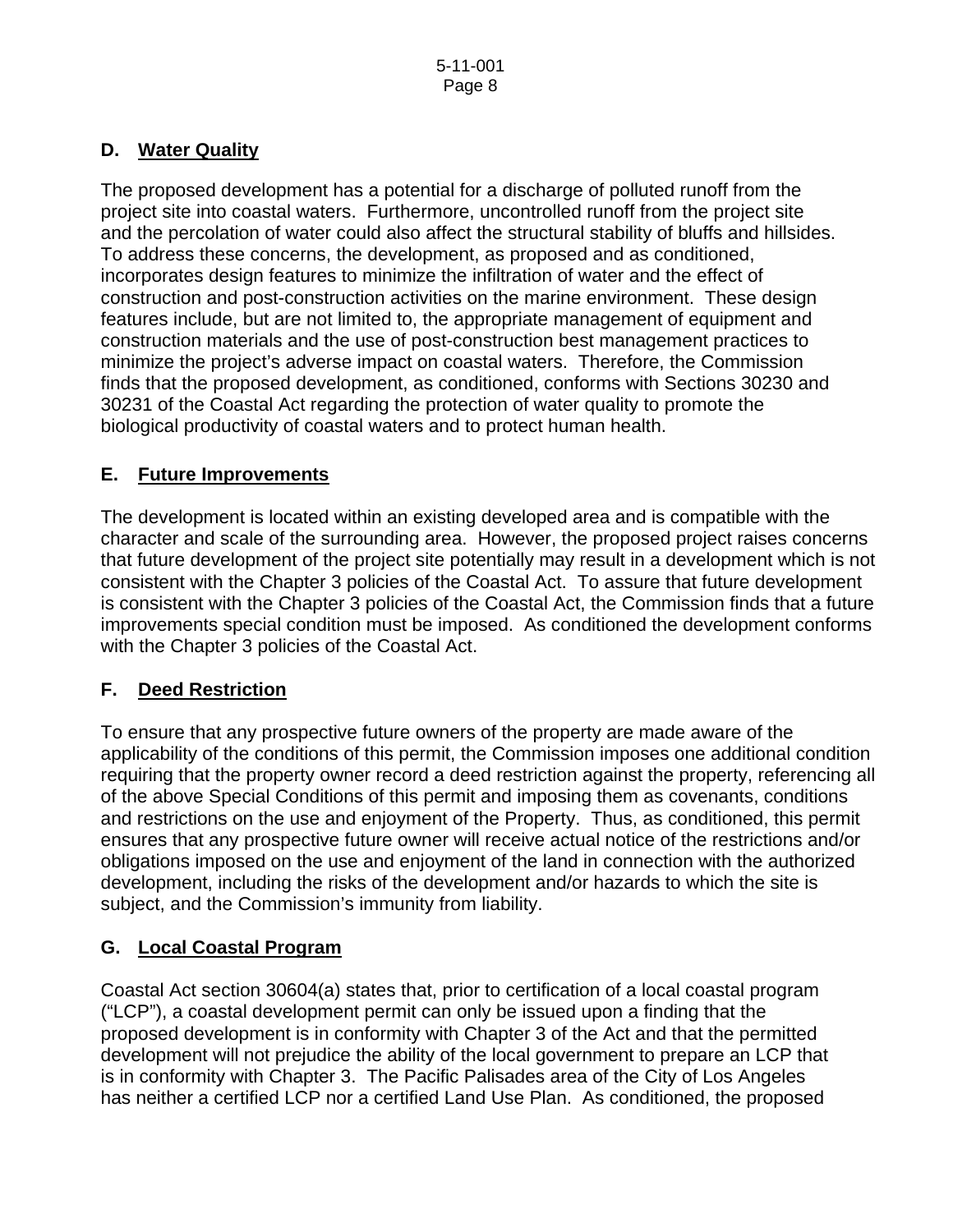development will be consistent with Chapter 3 of the Coastal Act. Approval of the project will not prejudice the ability of the local government to prepare a Local Coastal Program that is in conformity with the provisions of Chapter 3 of the Coastal Act.

#### **H. California Environmental Quality Act**

There are no feasible alternatives or feasible mitigation measures available which would substantially lessen any significant adverse effect which the activity may have on the environment. Therefore, the Commission finds that the proposed project, as conditioned, is the least environmentally damaging feasible alternative and can be found consistent with the requirements of the Coastal Act to conform to CEQA.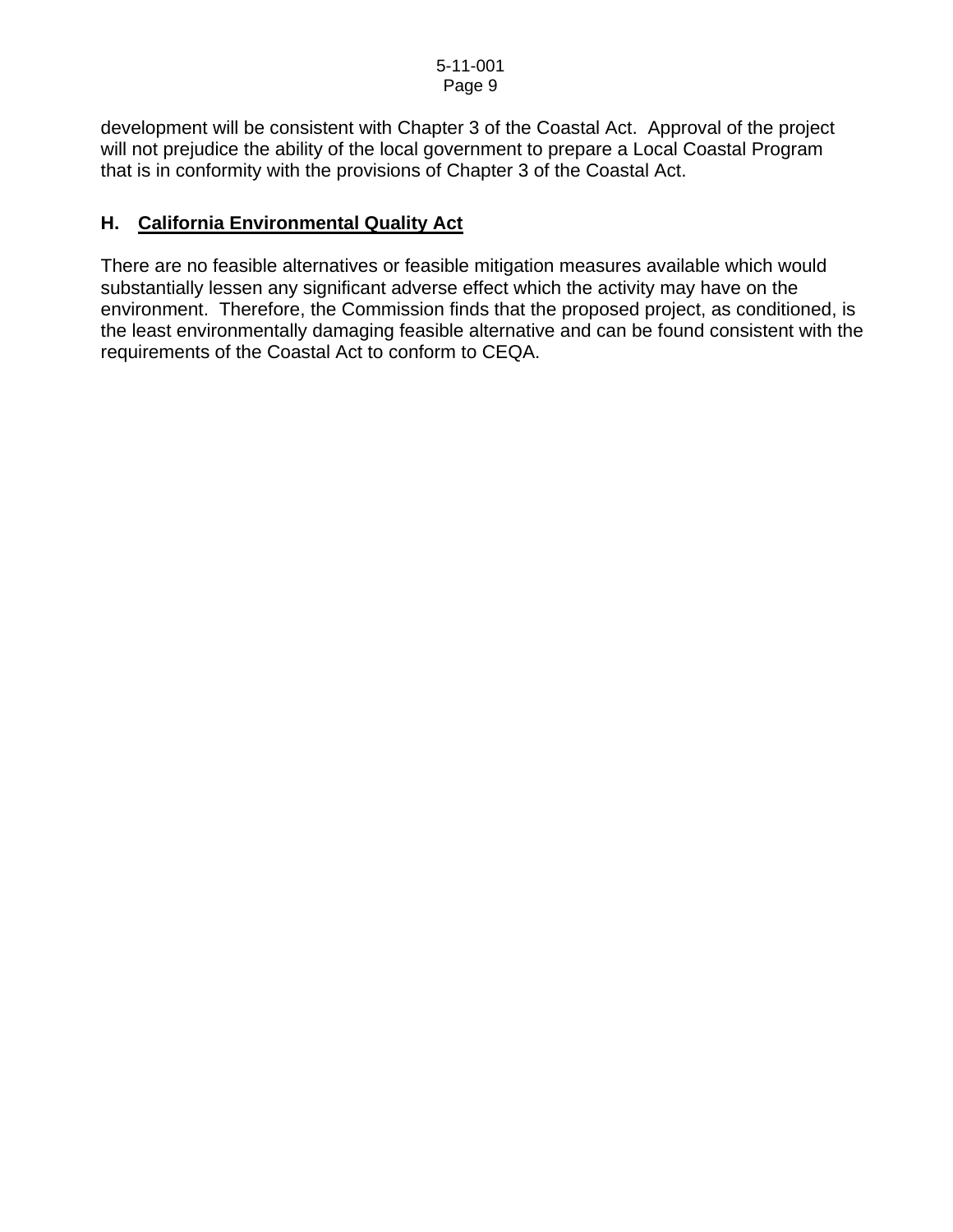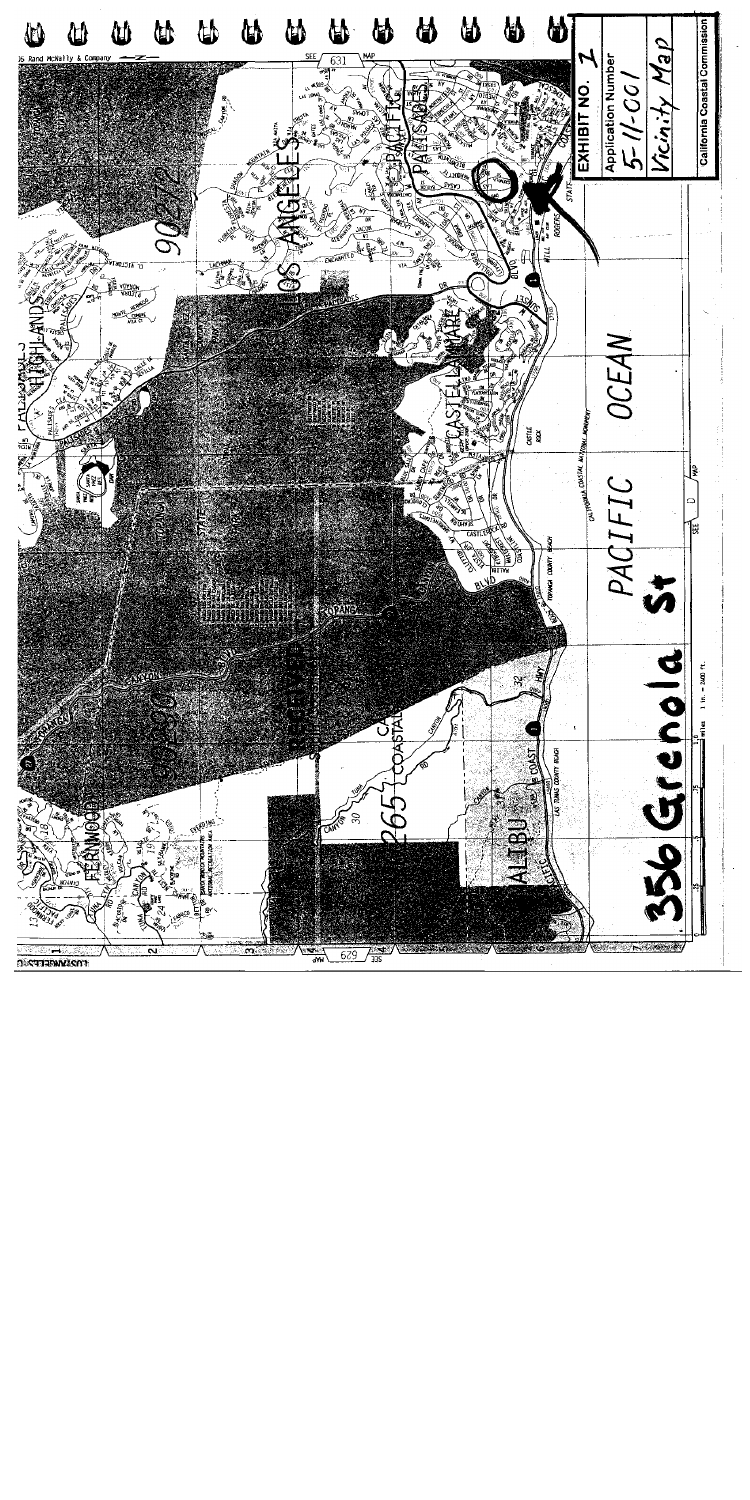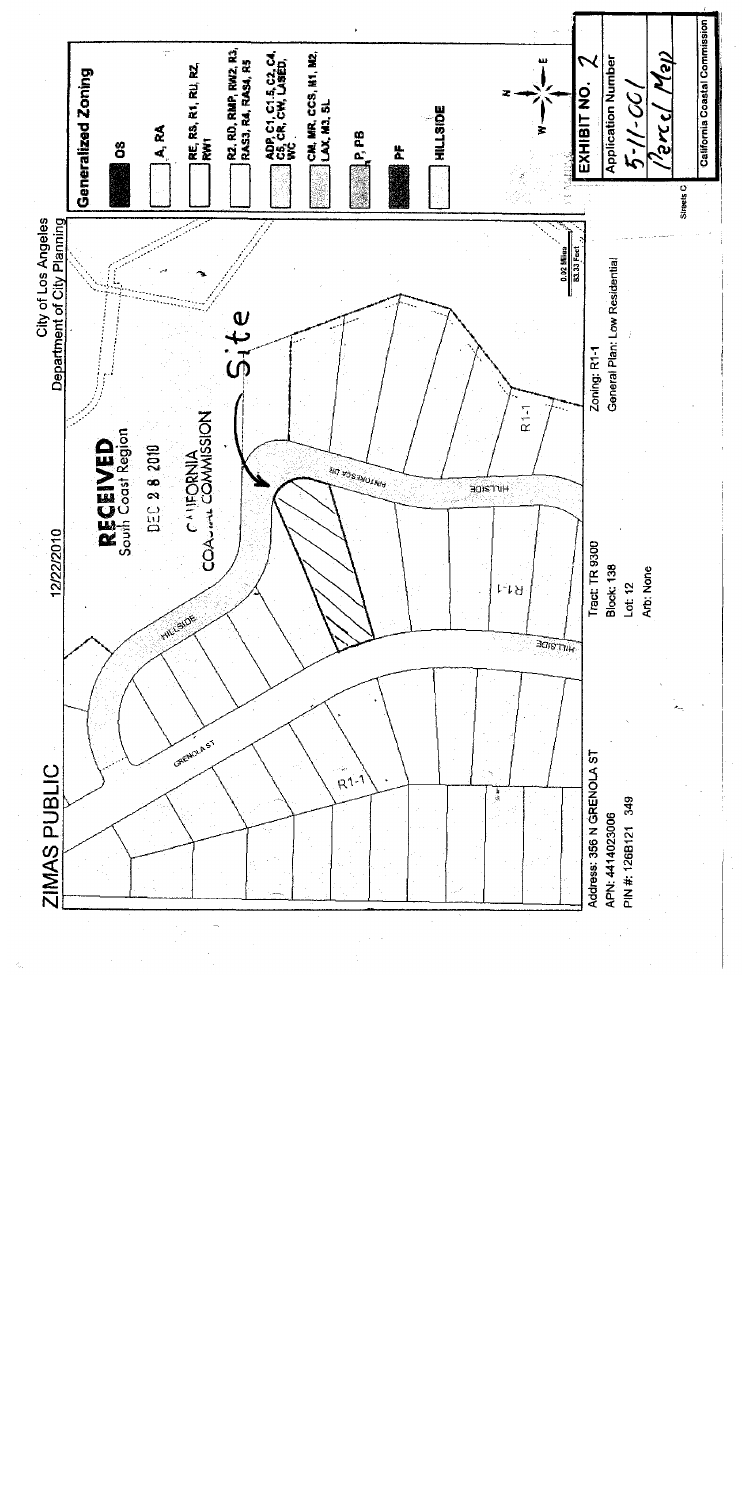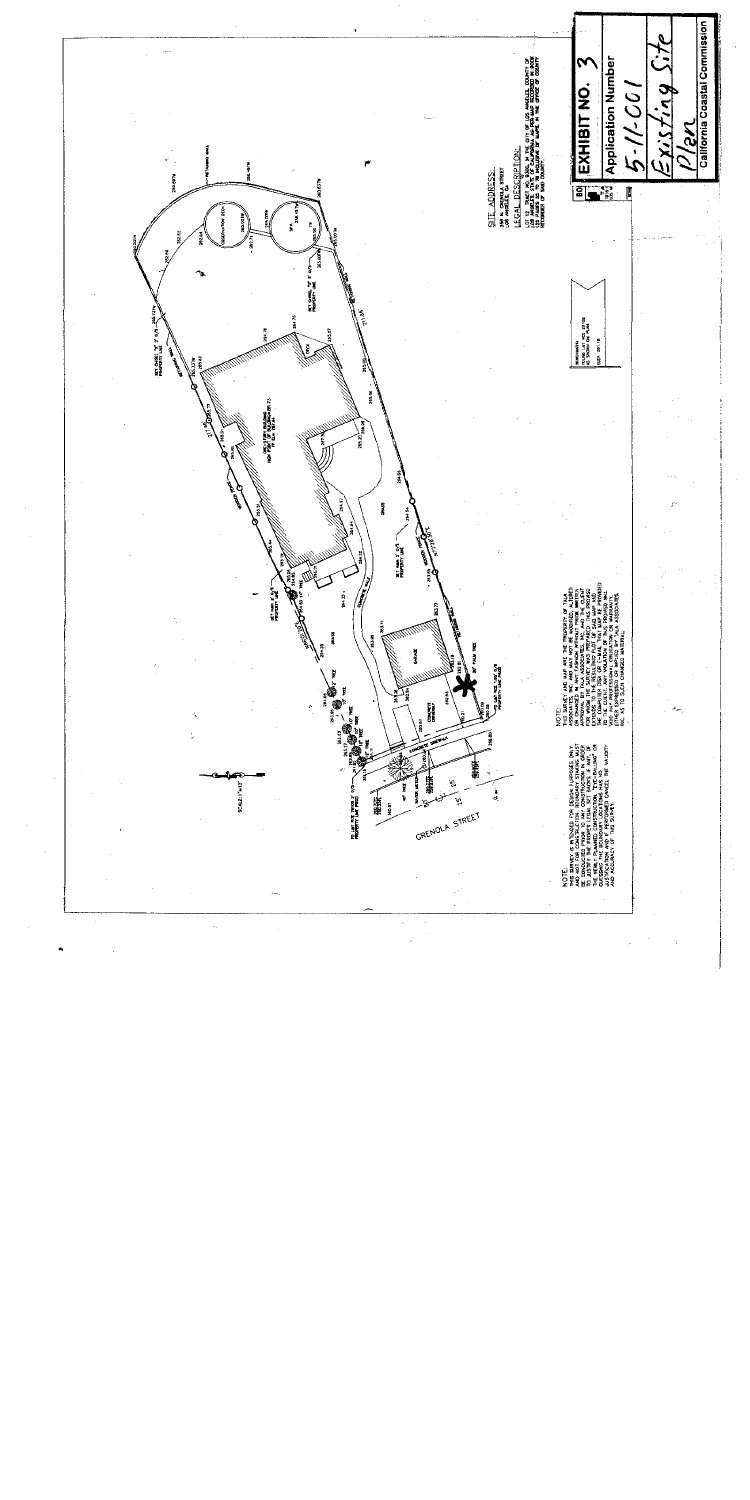